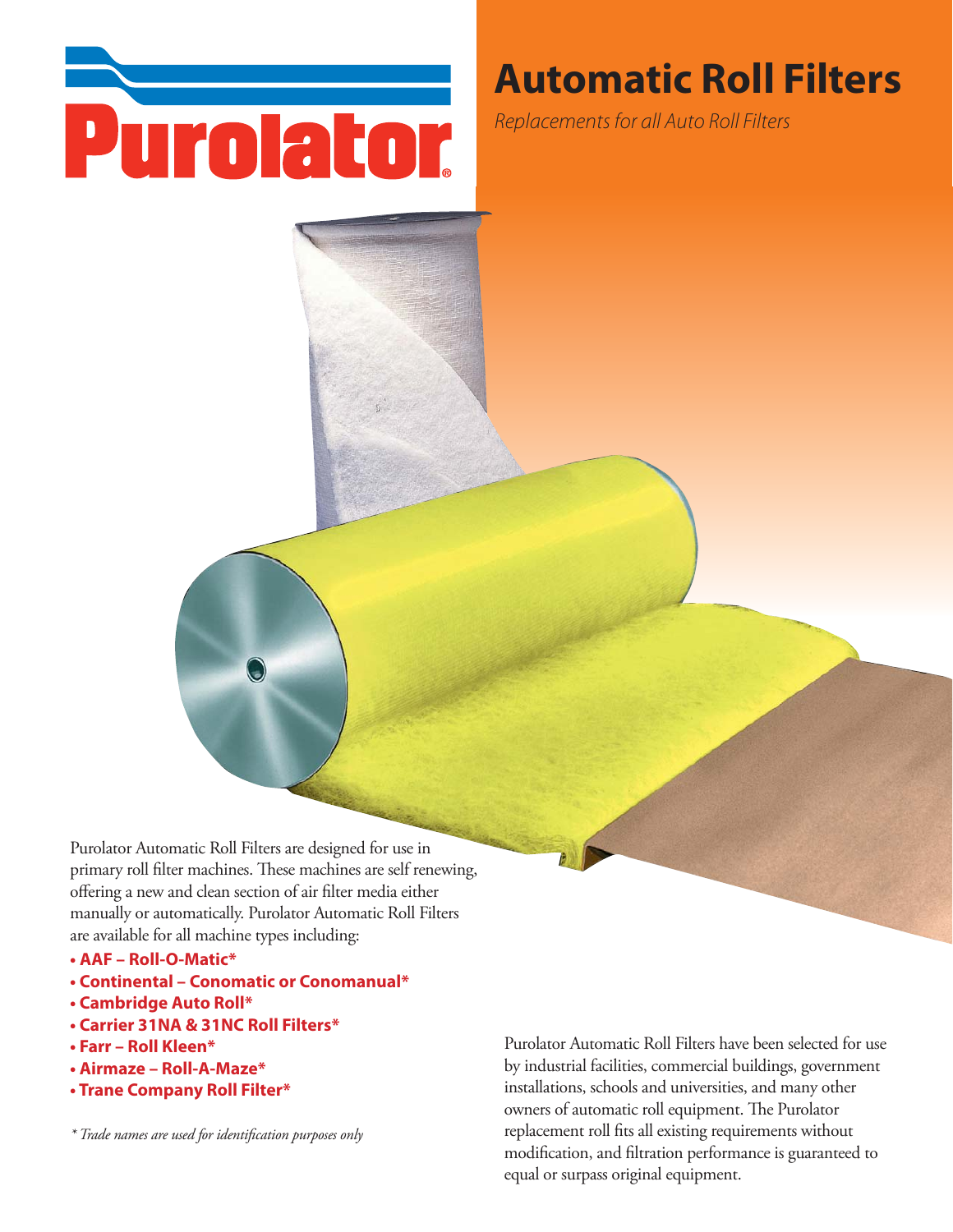# **Automatic Roll Filters**

# Replacements for all Auto Roll Filters

### **Introduction**

Purolator Automatic Roll Filters are manufactured in modern facilities, utilizing the most advanced and sophisticated equipment and techniques, to assure a properly operating product every time. Purolator technology developed this technique with the equipment owner in mind to eliminate all potential problems, found in many products, of installing or during operation of the filter. In addition Purolator's continuous research and development programs provide the finest air filter media available for virtually any application.

Proper roll up techniques now put an end to those bothersome problems with which owners of roll filter equipment were forced to contend. Purolator Roll Filters are produced under a controlled process, assuring proper tension throughout the roll, and a perfectly straight windup, to insure that filter media is delivered to the air stream in its proper configuration.

Purolator Roll Filters are furnished with heavy kraft trailers and leaders secured by sewing to each roll end, to insure ease of installation. In addition, all roll filters are separately placed in sealed heavy plastic bags and furnished one roll per carton. All rolls are a standard length. \* Each carton contains printed data indicating all approvals and coding performance characteristics.

Purolator Automatic Roll Filters are all tested in accordance with ASHRAE Standard 52.1-1992. Test results are available upon request.

*\* Refer to Product Bulletins*

## **Purolator offers a variety of media styles to select from Media Selection Information**

Every system differs, either by air flow, relative humidity, temperature conditions, or filtration level required. Therefore, no one universal filter media will always do the job. Purolator offers seven different automatic roll filter medias. Three of the medias are manufactured from fiberglass, and four are produced from synthetic fibers. Each owner of roll filter equipment can therefore evaluate his own air system and select from the specific Purolator media to meet the needs of his application.

However, no matter what media is selected they all have several common features which include:

**Scrim Backing** – All Purolator roll filter medias are furnished with a scrim net backing to insure proper airstream configuration regardless of the conditions of the system.

**Air Filter Adhesive** – is applied to each square foot of media, at a measured rate by media type, to assure maximum filtration. This adhesive, colorless and odorless, will not run, drip, or entrail at constant operating temperatures up to  $150^\circ$ F.

**Graded Density Design** – All Purolator automatic roll filter media is designed with a progressive density from front to rear (air entering to air leaving) to allow for maximum dirt loading throughout the media blanket. The dirt and dust buildup throughout the media blanket provides longer life and more efficient filtration



The Fiberglass Media is constructed of a multitude of fiberglass strands that form a graduated density for maximum dirt arrestance throughout the media.



The Synthetic Media is constructed of high loft virgin polyester with gradient fiber density that permits even depth loading and long life.



All Purolator Roll Filters are manufactured to exact specifications and dimensions of the original equipment. This insures ease of installation and operating efficiency.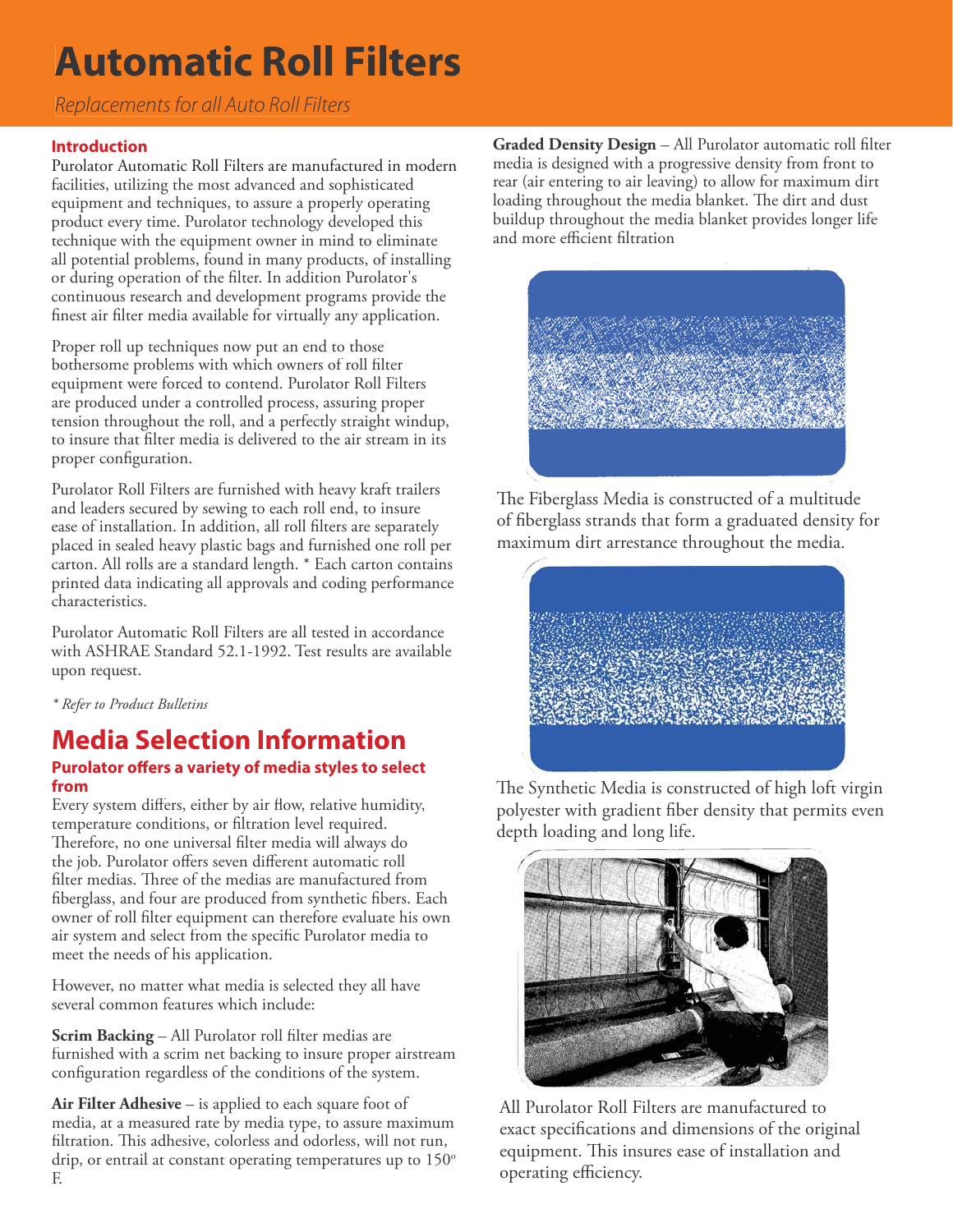# **Size and Selection Guide**

**System: Farr Co. Roll Kleen Filters\*** 

 $\overline{3}$  $\overline{4}$  $\overline{5}$ 

#### **System: American Air Filter Roll-O-Matic\***

| <b>Filter Size</b> | <b>Actual Core Width</b> | <b>Model Designation</b> |  |  |
|--------------------|--------------------------|--------------------------|--|--|
|                    |                          |                          |  |  |
|                    | $32 - 3/4"$              | 3AE                      |  |  |
|                    | $44 - 3/4"$              | 4AE                      |  |  |
|                    | $56 - 3/4"$              | 5AF                      |  |  |
| 6                  | $68 - 3/4"$              | 6AF                      |  |  |
| 21                 | $20 - 1/4"$              | 21AE                     |  |  |
| 22                 | $22 - 1/4"$              | 22AE                     |  |  |
| 25                 | $24 - 7/8"$              | 25AE                     |  |  |
| 32                 | $31 - 7/8"$              | 32AE                     |  |  |
| 39                 | $38 - 1/2"$              | 39AE                     |  |  |
| 40                 | $39 - 7/8"$              | 40AE                     |  |  |

#### **System: Cambridge\* and/or Electro Air\***

| <b>Filter Size</b>  | <b>Actual Core Width</b> | <b>Model Designation</b> |  |  |
|---------------------|--------------------------|--------------------------|--|--|
|                     | $23 - 7/8"$              | 2CB                      |  |  |
|                     | $32 - 7/8"$              | 3CB                      |  |  |
|                     | $44 - 7/8"$              | 4CB                      |  |  |
|                     | $56 - 7/8"$              | 5CB                      |  |  |
| $6$ (Series $8$ II) | $65 - 7/8"$              | 6CB                      |  |  |
| 6 (Series III)      | $68 - 7/8"$              | 6HCB                     |  |  |

#### **System: Airmaze Roll A Maze\***

| <b>Filter Size</b> | <b>Actual Core Width</b>                                                 | <b>Model Designation</b>        |
|--------------------|--------------------------------------------------------------------------|---------------------------------|
|                    | $20 - 1/2"$<br>$32 - 1/2$ "<br>$44 - 1/2"$<br>$56 - 1/2"$<br>$68 - 1/2"$ | 2AM<br>3AM<br>4AM<br>5AM<br>6AM |

#### **System: BLC and Purolator Industries\***

| <b>Filter Size</b> | <b>Actual Core Width</b> | <b>Model Designation</b> |  |
|--------------------|--------------------------|--------------------------|--|
|                    |                          |                          |  |
|                    | $24 - 5/8"$              | 10 <sub>B</sub>          |  |
|                    | $34 - 5/8"$              | 11 <sub>B</sub>          |  |
|                    | $46 - 5/8"$              | 12B                      |  |
|                    | 58-5/8"                  | 13B                      |  |
|                    | $70 - 5/8"$              | 14 <sub>B</sub>          |  |
|                    | $38 - 5/8"$              | 15 <sub>B</sub>          |  |
|                    |                          |                          |  |

#### **System: Continental Conomanual & Conomatic\***

| <b>Filter Size</b> | <b>Actual Core Width</b>                                                               | <b>Model Designation</b>          |
|--------------------|----------------------------------------------------------------------------------------|-----------------------------------|
| 36                 | $21 - 7/8"$<br>$31 - 7/8"$<br>$43 - 7/8"$<br>$55 - 7/8"$<br>$67 - 7/8"$<br>$35 - 7/8"$ | 2C<br>3C<br>4C<br>5C<br>6C<br>36C |

*\* System and brand names used for identification purposes.* 

#### RF10  $31 - 3/8"$ 8T

| 6  | 69" | 6F         |
|----|-----|------------|
| 12 | 9"  | 12F        |
| 18 | 15" | <b>18F</b> |
| 22 | 21" | 22F        |
| 28 | 27" | 28F        |
| 32 | 33" | 32F        |
| 38 | 39" | 38F        |
| 42 | 45" | 42F        |
| 48 | 51" | 48F        |
| 52 | 57" | 52F        |
| 20 | 21" | 20F        |
| 26 | 27" | 26F        |
| 30 | 33" | 30F        |
| 36 | 39" | 36F        |
| 40 | 45" | 40F        |
| 46 | 51" | 46F        |
| 50 | 57" | 50F        |
|    |     |            |

Filter Size | Actual Core Width | Model Designation

3F  $4\mathsf{F}$ 5F

 $33"$  $45"$  $57"$ 

#### **System: Carrier Corporation\***

| <b>Filter Size</b> | <b>Actual Core Width</b> | <b>Model Designation</b> |
|--------------------|--------------------------|--------------------------|
|                    |                          |                          |
| 31NA-20            | $26 - 1/4"$              | 2CR                      |
| 31NA-40            | $37 - 1/4"$              | 3CR                      |
| 31NA-50            | $47 - 1/4"$              | 4CR                      |
| 31NA-60            | $61 - 1/4"$              | 6CR                      |
| 31NA-20            | $23 - 1/2"$              | 24CR                     |
| 31NA-40            | $34 - 1/2"$              | 35CR                     |
| 31NA-50            | 44"                      | 44CR                     |
| 31NA-60            | 58"                      | 58CR                     |
| 31NA-70            | 68"                      | 68CR                     |
|                    |                          |                          |

#### **System: Trane Company Roll Filters\***

| <b>Filter Size</b>         | <b>Actual Core Width</b>   | <b>Model Designation</b> |
|----------------------------|----------------------------|--------------------------|
| RF3<br>RF <sub>6</sub>     | $19 - 3/8"$<br>$21 - 3/8"$ | 3T<br>6T                 |
| RF7                        | $19 - 3/8"$                | 3T                       |
| RF <sub>8</sub>            | $31 - 3/8"$                | 8T                       |
| RF9                        | $21 - 3/8"$                | 6Т                       |
| <b>RF10</b>                | $31 - 3/8"$                | 8T                       |
| <b>RF12</b>                | $35 - 3/8"$                | 12T                      |
| <b>RF14</b>                | $35 - 3/8"$                | 12T                      |
| <b>RF17</b><br><b>RF21</b> | $31 - 3/8"$<br>$31 - 3/8"$ | 8T<br>8T                 |
| RF <sub>24</sub>           | $35 - 3/8"$                | 12T                      |
| <b>RF25</b>                | $35 - 3/8"$                | 12T                      |
| <b>RF31</b>                | $45 - 3/8"$                | 31T                      |
| <b>RF35</b>                | $54 - 3/8"$                | 35T                      |
| <b>RF41</b>                | 59-3/8"                    | 41T                      |
| <b>RF50</b>                | $63 - 3/8"$                | 50T                      |
| <b>RF63</b>                | $45 - 3/8$ " (2)           | 31T(2)                   |
|                            | $25 - 3/4"$                | 26T                      |
|                            | $38 - 3/4"$<br>$50 - 1/4"$ | 38T<br>51T               |
|                            | $61 - 3/4"$                | 61T                      |
|                            |                            |                          |

*NOTE: Model Designations Indicate the Purolator reference for specific machine type or width. To complete the Model Number, the media suffix must appear e.g. 3AE-FG (See Media Selection Chart for alternates).*